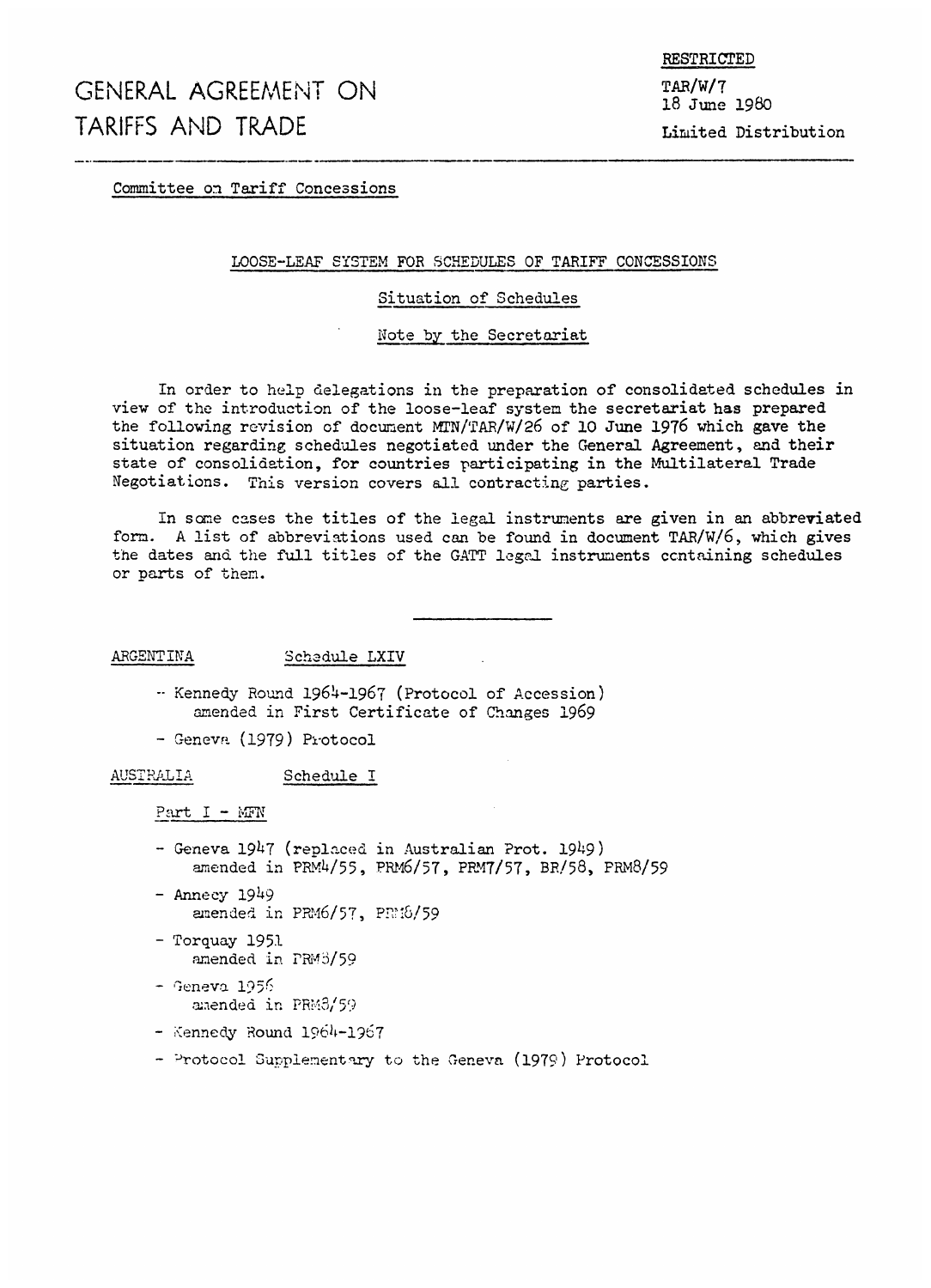TAR/WIT Page 2

#### Part II - Preferential

- Geneva 1947 (replaced in Australian Prot. 1949) amended in PRM1/51, PRM6/57, PRM7/57, PRM8/59
- Annecy 1949
- Torquay 1951
- Geneva 1956

See also the following documents containing information on bilateral negotiations, the results of which have not yet been incorporated in an official schedule:

XXVII

L/1266

XXVIII: 1

Spec/215, SECBET/119 + Add.1 to 17 (final report) SECRET/156 + Add.1 to 8 (final report) SECRET/168 + Add.1 to 5 (final report)

XXVIII:3

SECRET/165/Add. 2

XXVIII:4

GATT/AIR/135, SECRET/98 + Add.1 and 2 (final report) SECRET/99 + Add.1 to 13 (final report) SECRET/1o4, SECRET/125 (final report)  $SECTION + Add.1$  to 3 (final report) GATT/AIR/182, SECRET/112, SECRET/125 (final report) SECRET/113, SECRET/114 + Add.1 and 2, SECRET/125 (final report) SECPET/138 + Add.l to 3 (final report) GATT/AIR/312, SECRET/152 + Add.l and 2 (final report)  $GATT/AIR/259 + Corr.1, Spec(67)6, SECRET/175$ 

XXVIII: 5

SECRET/174 + Add.l to 6 (final report) SECRET/177, SECRET/178, SECRET/179 SECRET/199 + Add.l and 2 L/3299, SECRET/204 + Add.l SECRET/218 + Add.l to 3 (final report)

An unofficial consolidated schedule of 1971 is available in the GATT secretariat.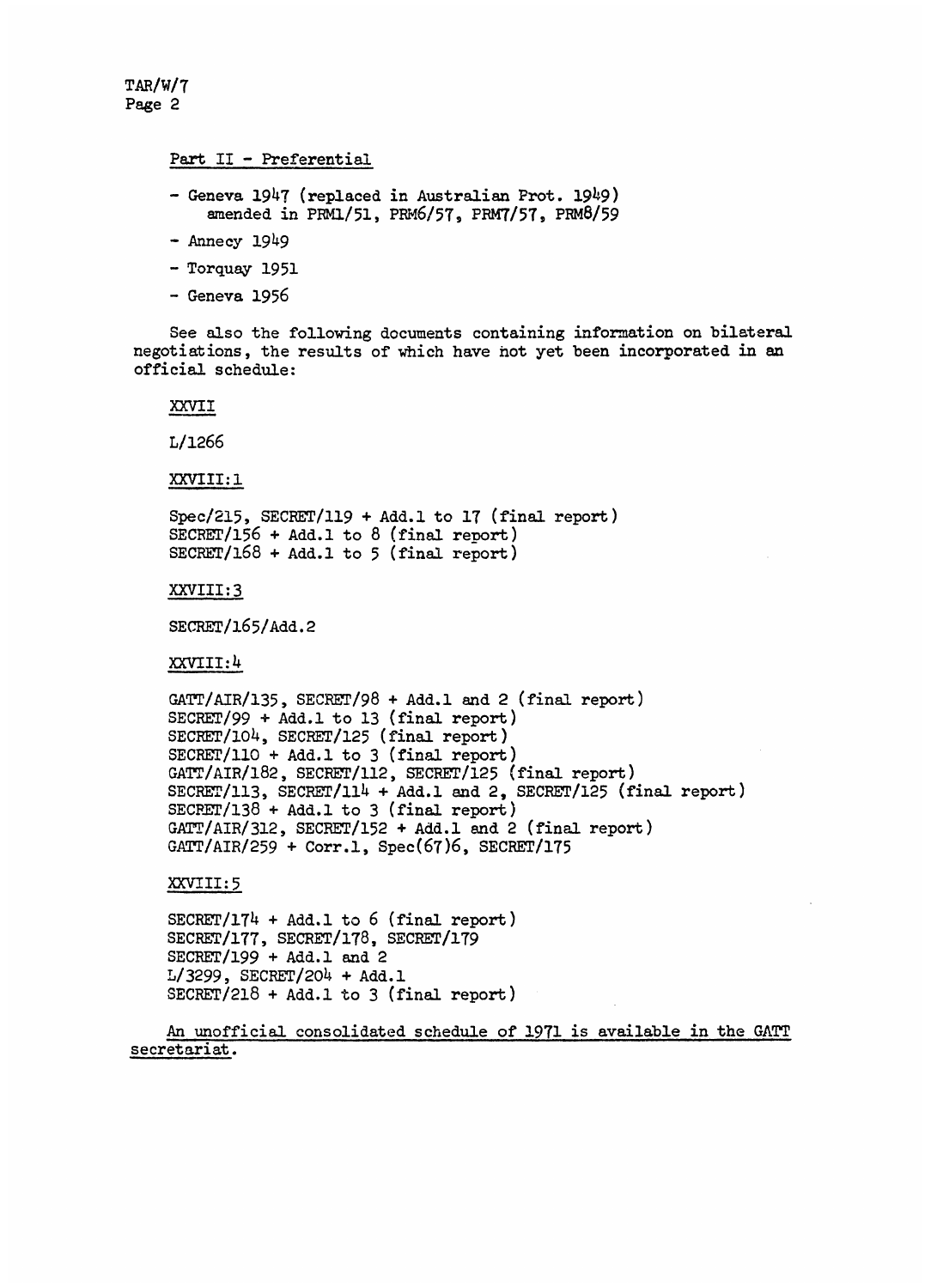#### AUSTRIA Schedule XXXII

## - Consolidated schedule in Geneva (1979) Protocol

Note: The consolidated schedule of Austria circulated in L/4562 + Corr.l and Add.l has been superseded by the consolidated schedule of Austria annexed to the Geneva (1979) Protocol. This schedule has been approved in accordance with the procedures foreseen in paragraph <sup>5</sup> of document L/4812/Add.l.

The list of aircraft concessions to be incorporated in the Fifth Certification of Changes to Schedules has been circulated in document L/4976.

See also documents SECRET/243 + Add.1-2 (XXVIII:5) containing information on bilateral negotiations, the results of which have not yet been incorporated in an official schedule.

#### BANGLADESH Schedule LXX

- Bangladesh Prot. 1972

BARBADOS No schedule

#### BENELUX Schedule II

- D. Netherlands Antilles
	- $-$  Geneva 1947 amended in PR3/49 replaced in PRM6/57 amended in  $PRM8/59$

- Annecy 1949 replaced in PRM6/57

See also document SECRET/132 + Add.1-4 containing information on bilateral negotiations. the results of which have not yet been incorporated in an official schedule.

BENIN Schedule XLVIII

- Schedule established in Second Certif. of Rects. and Mods. 1964

BRAZIL Schedule III

- Brazilian Prot. 1958
- Kennedy Round 1964-1967
- Protocol Supplementary to the Geneva (1979) Protocol

See also documents SECRET/135  $\div$  Add.1 to 9, L/1283 and SECRET/187  $\pm$ Add.l to 14 (final report), L/4259 (waivers) and SECRET/238 + Add.1-5 containing information on bilateral negotiations, the results of which have not yet been incorporated in an official schedule.

A draft consolidated schedule has been circulated in document L/4486 in 1977.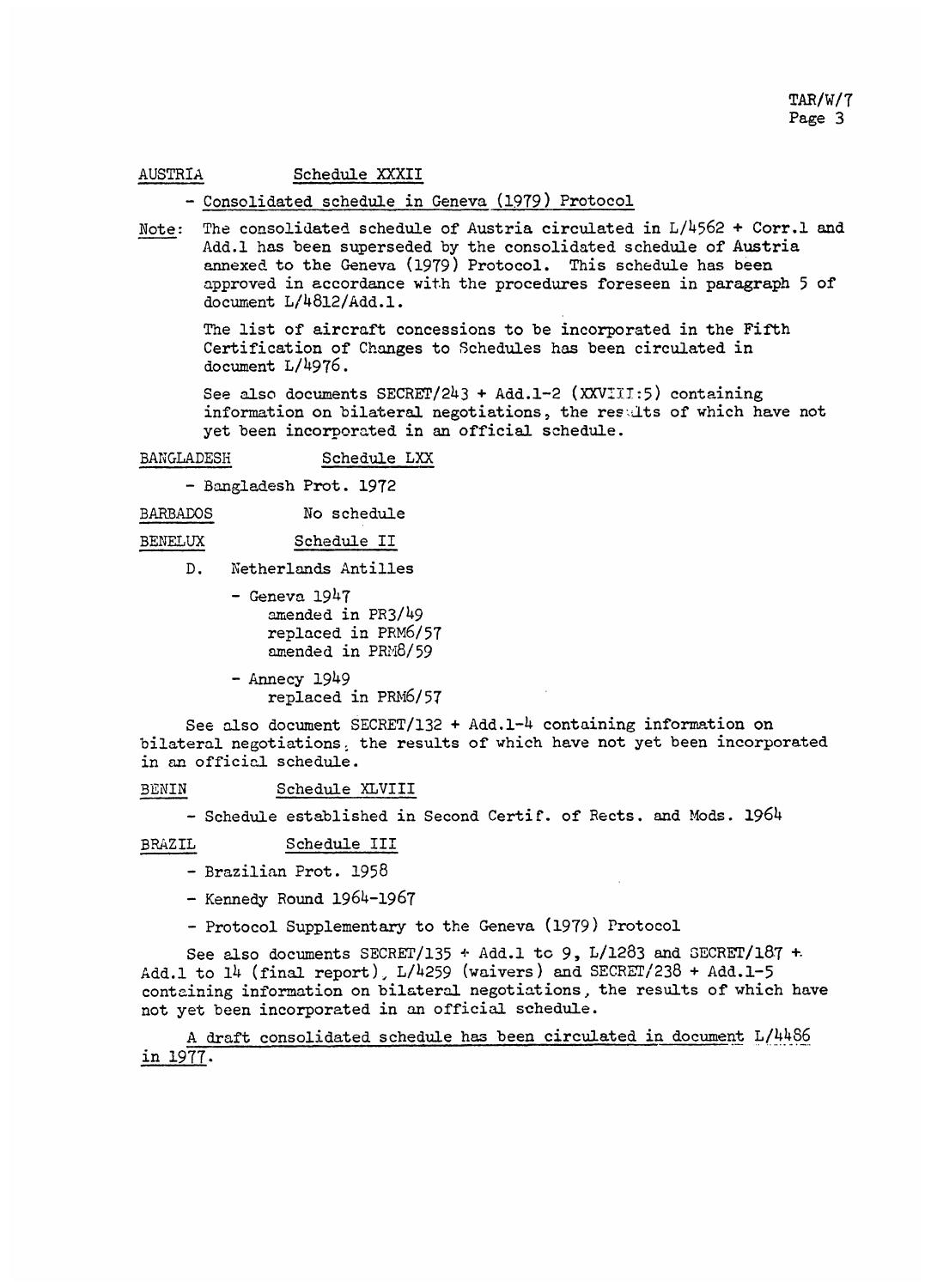```
BURMA Schedule IV
     - Geneva 1947
          replaced in PRM4/55
     - Japanese Prot. 1955
BURUNDI Schedule LV
     - Schedule established in Third Certif. of Rects. and Mods. 1967
CAMEROON No schedule
CANADA Schedule V
     Part I - MEN
     - Geneva 1947\label{eq:2.1} \mathcal{L}_{\mathcal{A}}(x) = \mathcal{L}_{\mathcal{A}}(x) \mathcal{L}_{\mathcal{A}}(x) = \mathcal{L}_{\mathcal{A}}(x) \mathcal{L}_{\mathcal{A}}(x)amended in PR1/48, PR3/49, PR4/50, PRM5/55, PRM6/57, PRM7/57, BR/58
     - Annecy 1949
          amended in PR4/50, PRM5/55, PRM6/57, PRM7/57
     - Torquay 1951
          amended in PRM5/55, PRM6/57, PRM7/57
     - Japanese Prot. 1955
     - Geneva 1956
          amended in PRM6/57, PRM7/57
     - Swiss Decl. 1958
          amended in Third Certif. of Rects. and Mods. 1967
     - Geneva 1962
     - Israeli Prot. 1962
     - Portuguese Prot. 1962
     - Spanish Prot. 1963
     - Kennedy Round 1964-1967
          amended in First Certif. of Changes 1969
     - Geneva (1979) Protocol
     - Protocol Supplementary to Geneva (1979) Protocol
     Part II - Preferential
     - Geneva 1947
          amended in PRM5/55, PRM6/57, PRM7/57
     - Annecy 1949
         amended in PR4/50, PRM5/55, PRM6/57
```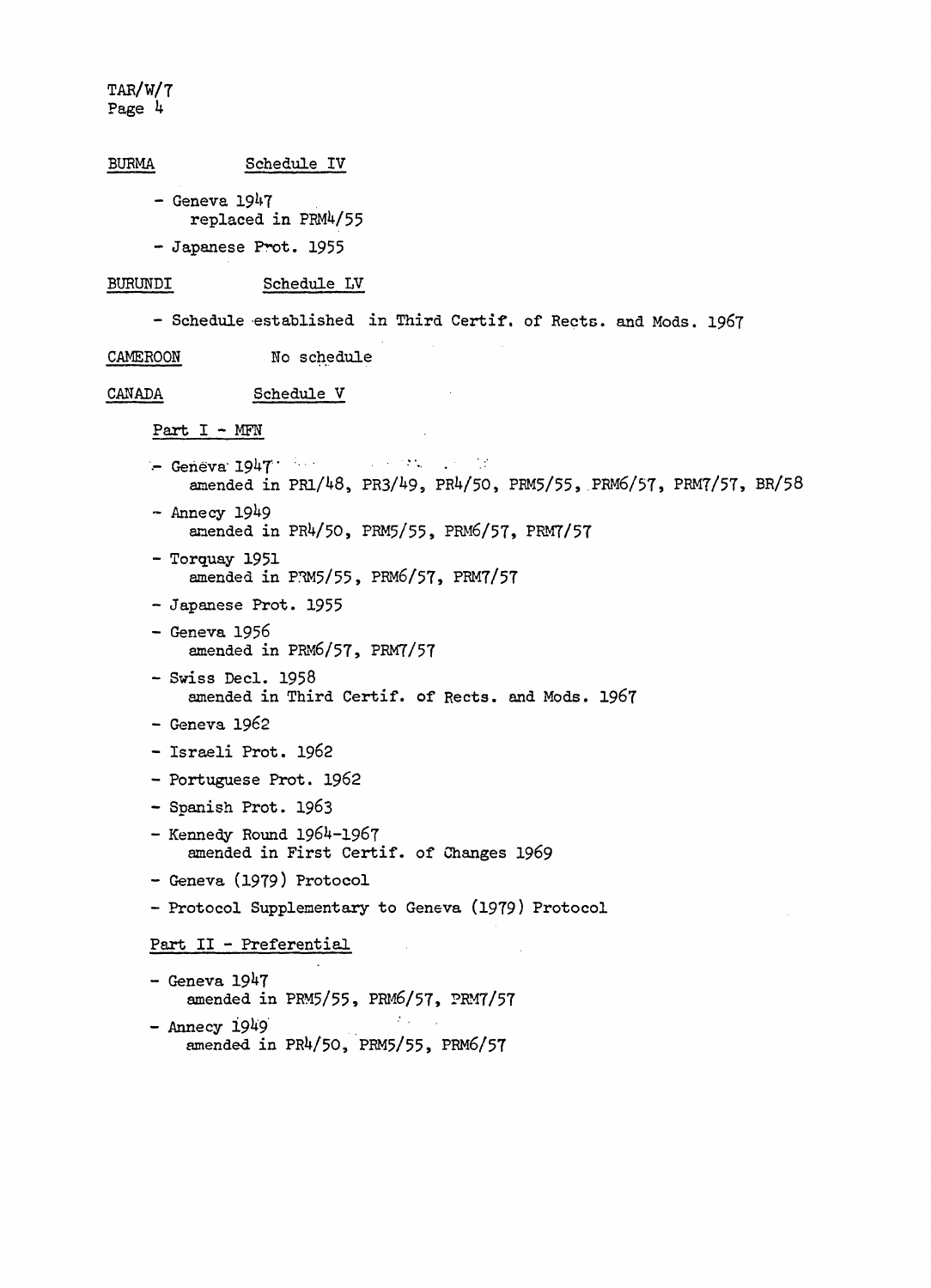- Torquay 1951 amended in PRM5/55, PRM6/57, PRM7/57
- Geneva 1956
- Kennedy Round 1964-1967

See also document SECRET/180 + Add.1, SECRET/244 + Add.1-4 (XXVIII:5),  $\texttt{SCRET}/183$  + Add.l (XXVIII:4), SECRET/193 (II:5) and SECRET/224/Add.4 (XXVIII:3) containing information on bilateral negotiations, the results of which have not yet been incorporated in an official schedule.

An unofficial consolidated schedule dated April 1975 is available in the GATT secretariat.

CENTRAL AFRICAN REPUBLIC No schedule

CHAD No schedule

CHILE Schedule VII

- $-$  Geneva  $1947$ amended in PR1/48, PMl/49
- Annecy 1949
- Torquay 1951
- Japanese Prot. 1955
- $-$  Geneva 1956
- Geneva 1962
- Kennedy Round 1964-1967
- Protocol Supplementary to Geneva (1979) Protocol

See also documents L/3191 (XXVII), SECRET/181 + Add.1 to 19 (final  $report$ ) - renegotiation of the whole schedule under waiver - containing information on bilateral negotiations, the results of which have not yet been incorporated in an official schedule.

A draft consolidated schedule has been circulated in document L/3558/Add.1 in 1971.

COLOMBIA Schedule LXXVI

- Colombian Prot. 1979 (not yet in force)

CONGO No schedule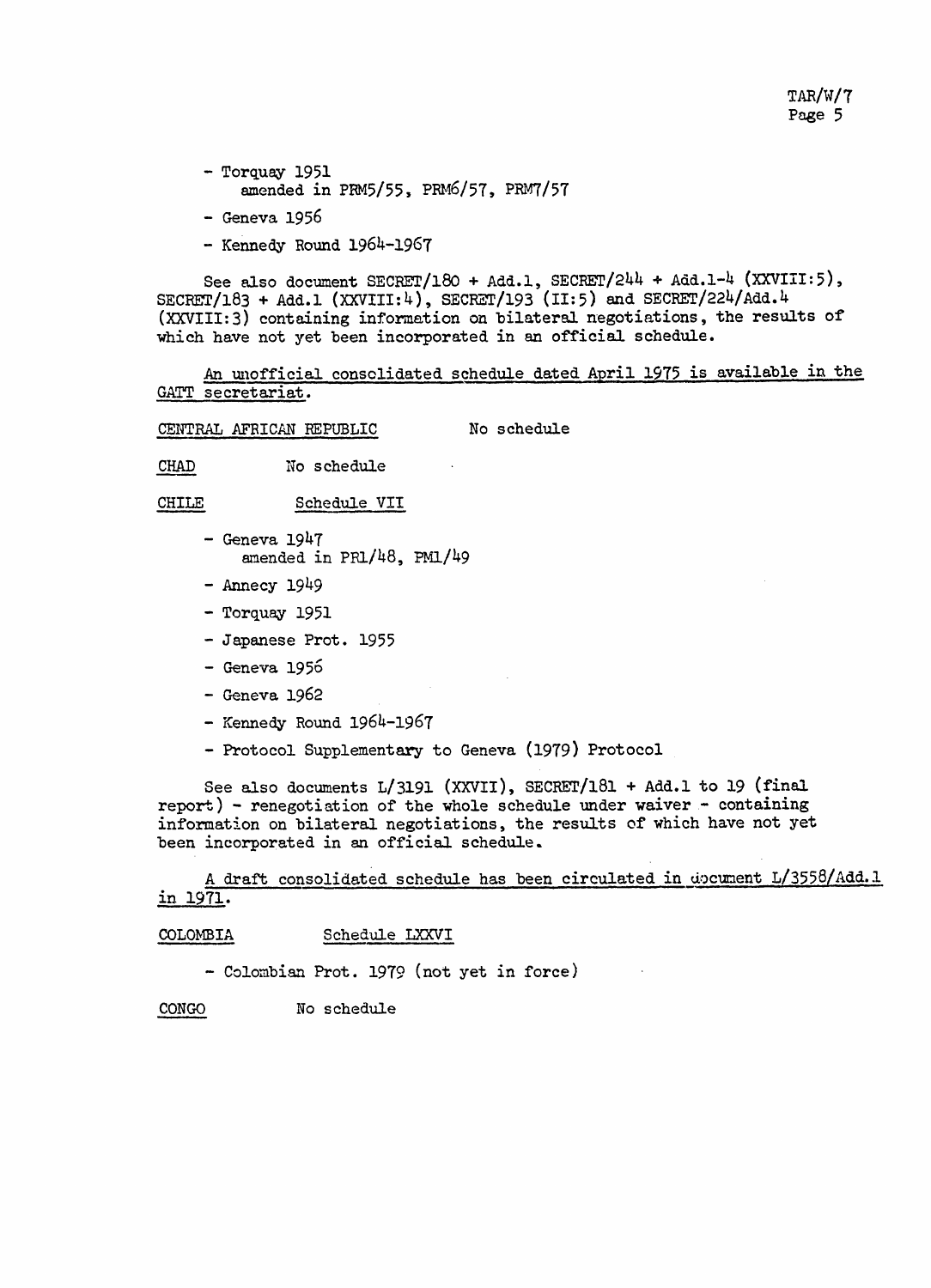## CUBA Schedule IX

- New consolidated schedule (Part I) in Fourth Certif. of Changes 1979

CYPRUS No schedule

CZECHOSLOVAKIA Schedule X

- New consolidated schedule in Geneva (1979) Protocol

DOMINICAN REPUBLIC Schedule XXIII

- Annecy 1949 amended in PR4/50, PR5/50
- Torquay 1951
- Japanese Prot. 1955
- Geneva 1956
- Kennedy Round 1964-1967
- Protocol Supplementary to Geneva (1979) Protocol

#### EGYPT Schedule LXIII

- Egyptian Prot. 1970
- Protocol Suppl. to Geneva (1979) Protocol

## EUROPEAN COMMUNITIES Schedules LXXII and LXXII bis. - not yet in force<sup>1</sup>

- Cambodian Prot. 1962
- Israeli Prot. 1962
- Portuguese Prot. 1962 amended in Third Certif. of Rects. and Mods. 1967
- Geneva 1962 and Geneva 1962 Supp. (establishment of schedule) amended in Third Certif. of Rects. and Mods. 1967

<sup>&#</sup>x27;The new schedules LXXII and LXXII bis., which have not yet been legally established, have been sent to each contracting party with document  $L/4067$ + Add.1 in August 1974. Amendments to those draft schedules were circulated in documents  $L/4537$  in August 1977 and  $L/4949 +$  Add.1 in February/March 1980. These schedules replace Schedules XL and XL bis. (European Communities) as well as Schedules XXII (Denmark), LXI (Ireland) and XIX sec. A (United Kingdom. metropolitan territory)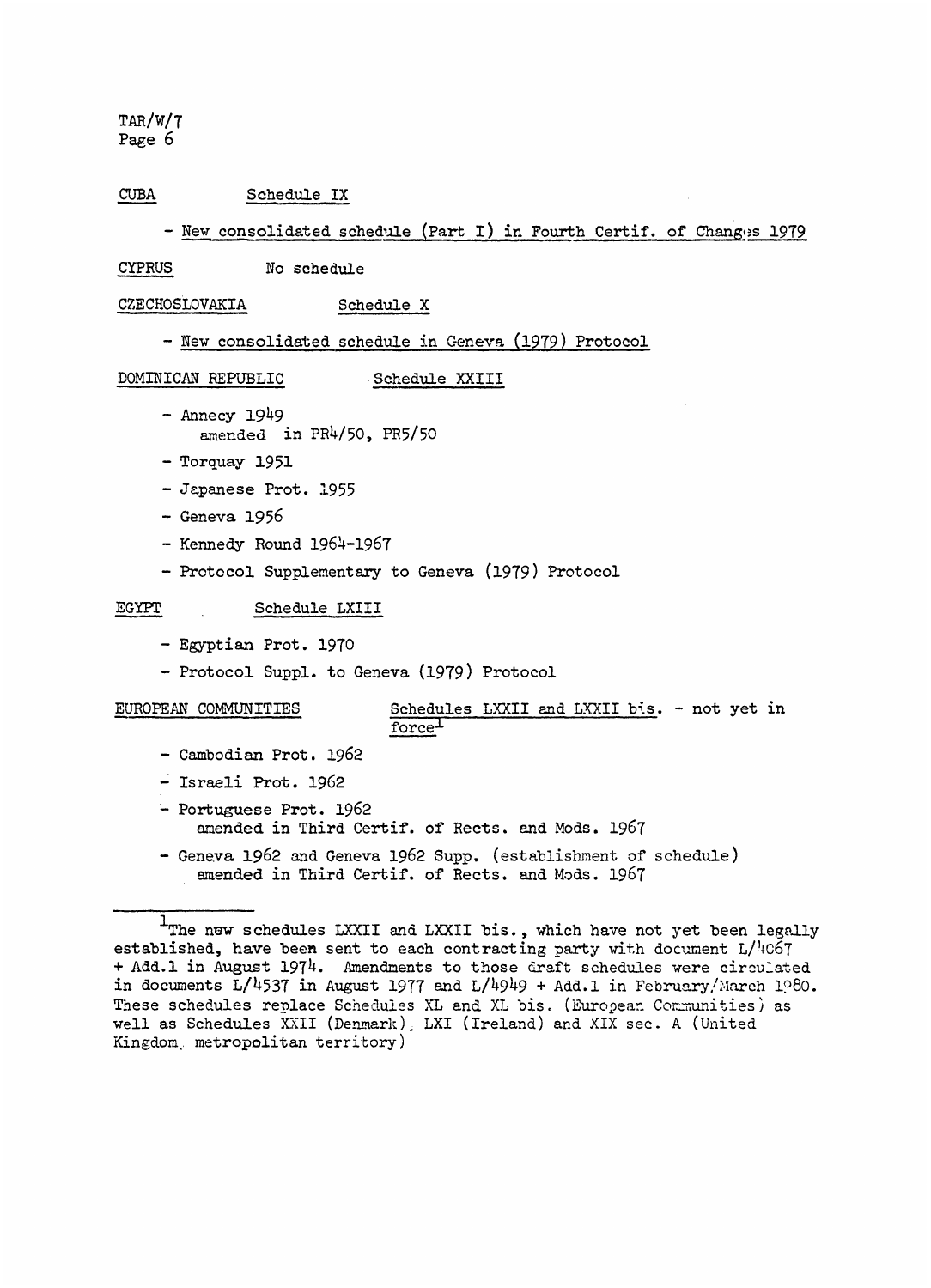- Kennedy Round 1964-1967 amended in First Certif. of Changes 1969., Second Certif. of Changes 1974
- Geneva (1979) Protocol
- Protocol Suppl. to Geneva (1979) Protocol

See also documents SECRET/224 + Add.1-3 (final report) (XXVIII:5),  $L/2997$  (XXIV.6), SECRET/224/Add.3 (XXVIII:3), and SECRET/259 (XXVIII:5) containing information on bilateral negotiations, the results of which have not yet been incorporated in an official schedule.

FINLAND Schedule XXIV

- New consolidated schedule in Geneva (1979) Protocol

See also documents SECRET/273 + Add.1-7 (XXVIII:4) containing information on bilateral negotiations, the results of which have not yet been incorporated in an official schedule.

## FRANCE Schedule XI

- C. French West Africa<sup>1</sup>
	- Geneva 1947 replaced in PRM1/51
	- $-$  Annecy 1949 replaced in PRM1/51
	- Torquay 1951
- D. French Somali Cost and Dependencies  $-$  Geneva 1947
- E. French Establishments in Oceania
	- Geneva 1947 replaced in PRM1/51 amended in PRM6/57
	- Torquay 1951 amended in PRM1/51

## GABON Schedule XLVII

Status uncertain (cf. BISD, 12S., pp. 75-76)

GAMBIA No schedule

 $1$ See page 18.

- H. Indo-Chinal
	- $-$  Geneva 1947
- K. New Caledonia and Dependencies
	- Geneva 1947 amended in PRi/48 replaced in PRM1/51 amended in PRM6/57
	- Torquay 1951 amended in PRM1/51
- M. Saint Pierre and Miquelon

 $-$  Geneva 1947

- Torquay 1951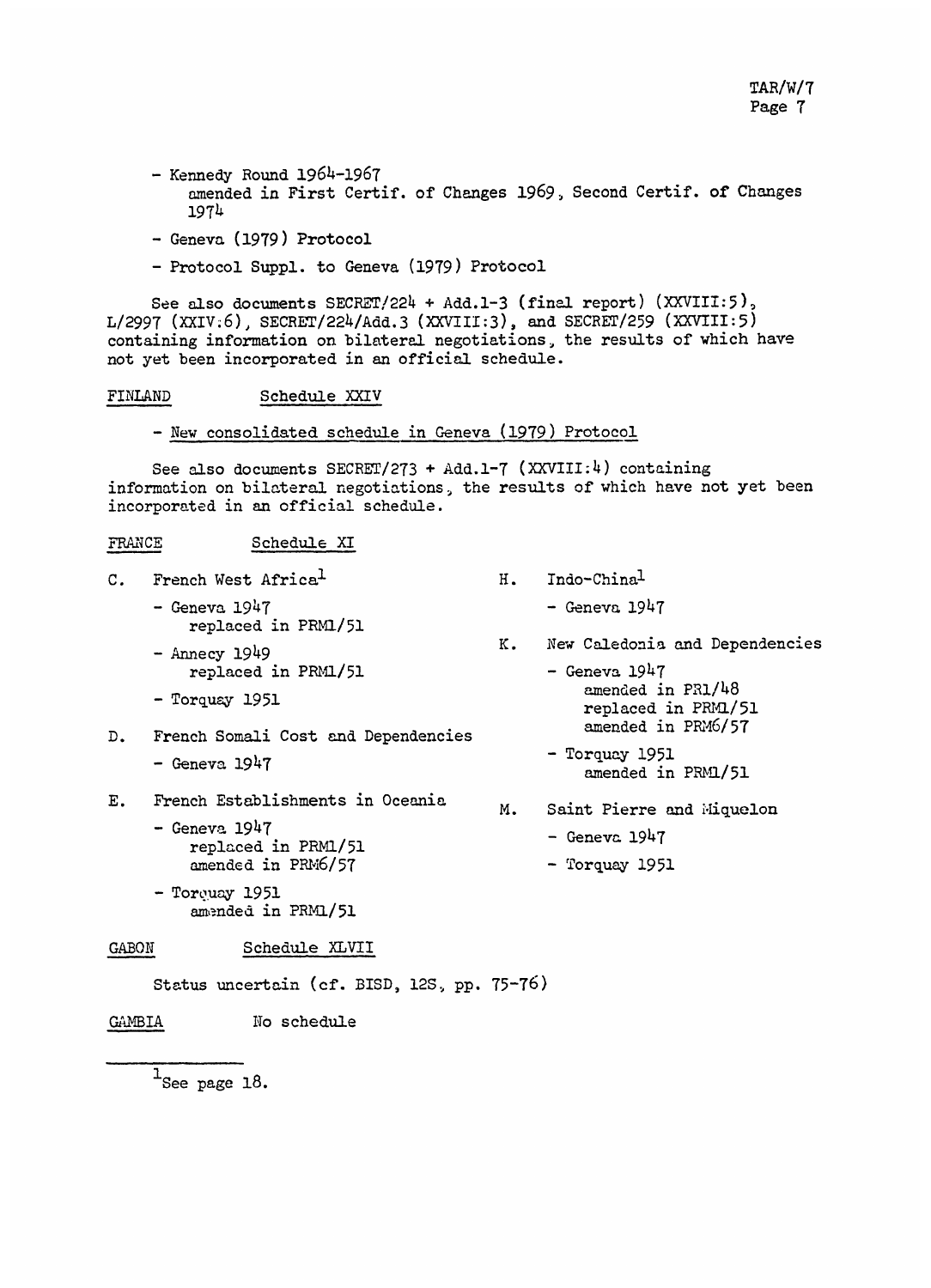| <b>GREECE</b> | Schedule XXV                                                                                          |  |  |
|---------------|-------------------------------------------------------------------------------------------------------|--|--|
|               | $-$ Annecy 1949<br>amended in PR4/50, PR5/50, PRM1/51, PRM2/52, PRM3/53, PRM4/55,<br>PRM5/55, PRM7/57 |  |  |

- Torquay 1951 amended in PRM1/51, PRM4/55, PRM5/55, PRM7/57, PRM8/59
- Japanese Prot. 1955

See also documents SECRET/131 + Add.1 to 10 (XXVIII:1), SECRET/160 + Add.l and 2 (XVIII: $7(a)$ ) and SECRET/164 + Add.l (XXIV:6) containing information on bilateral negotiations., the results of which have not yet been incorporated in an of .ial schedule, and document L/4113 of November 1974 regarding the replacement of Greek specific duties by ad valorem duties.

An unofficial schedule was distributed to contracting parties in November 1965 in document L/2454/Add.l.

GUYANA No schedule

HAITI Schedule XXVI

- $-$  Annecy 1949
- Torquay 1951
- Geneva 1956
- Geneva 1962
- Protocol Suppl. to Geneva (1979) Protocol

See also document:;  $L/1568$  and SECRET/147 + Add.1 to 9 (final report)  $(XXVIII:4)$  containing information on bilateral negotiations, the results of which have not yet been incorporated in an official schedule.

A draft consolidated schedule was distributed to contracting parties in April 1979 with document L/4794.

## HUNGARY Schedule LXXI

## - Consolidated schedule in Geneva (1979) Protocol

ICELATD Schedule LXII

- Kennedy Round 1964-1967 (Protocol of accession)
- Geneva (1979) Protocol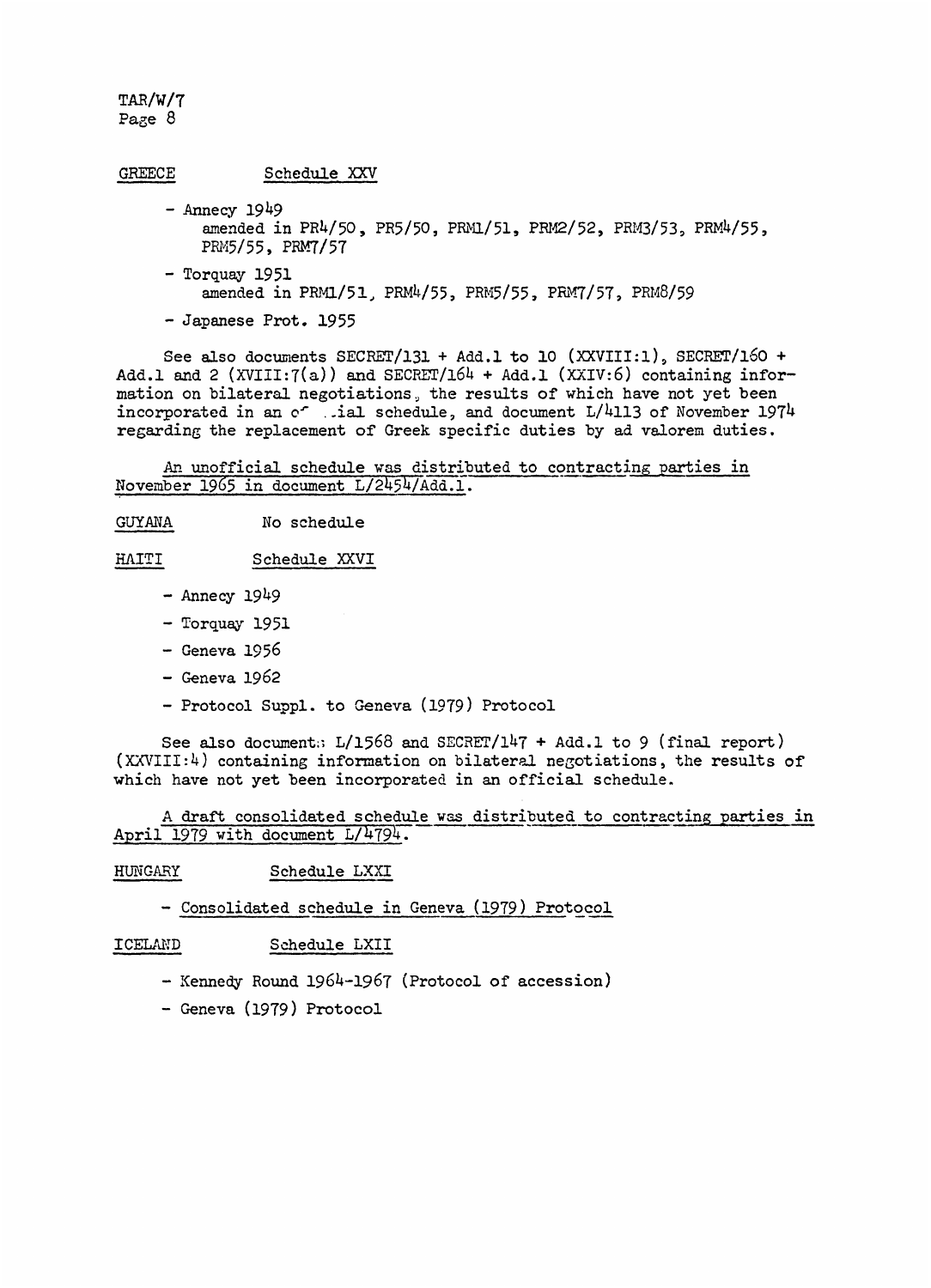```
INDIA Schedule XII
```

```
Part I - MFN
```
- $-$  Geneva 1947 amended in PR1/48, PR3/49, PRW2/52, PRM3/53, PRM4/55, PRM5/55, PRM6/57, PRM7/57, BR/58, CRM1/63
- Annecy 1949 amended in PRM1/51, PRM2/52, PRM3/53, PRM4/55, PRM6/57, PRM7/57, PRM8/59
- Torquay 1951 amended in PRM1/51, PRM3/53, PRM4/55, PRM5/55, PRM6/57, PRM7/57, PRM8/59
- Geneva 1962
- Kennedy Round 1964-1967 amended in First Certif. of changes 1969
- Protocol Suppl. to Geneva (1979) Protocol

See also the following documents which contain information in bilateral negotiations, the results of which are not included in an official schedule:  $6/77$  and  $L/1430$  (XXVII), SECRET/188 + Add.1 and 2 (XXVIII:5) and  $L/3874$  + Add.1 to 3, L/3331., SECRET/227 (waiver) L/4323 and SECRET/232 + Add.1 (waiver).

```
Part II - Preferential
```
- $-$  Geneva  $1947$ amended in  $PR3/49$ ,  $PR14/55$ ,  $PRM7/57$
- Annecy 1949
- Torquay 1951 amended in PRM6/57. PRM7/57
- Kennedy Round 1964-1967 amended in First Certif. of changes 1969

## INDONESIA Schedule XXI

- $-$  Geneva 1947 amended in PR5/50, PRW1/51
- $-$  Annecy 1949 amended in PR5/50
- Torquay 1951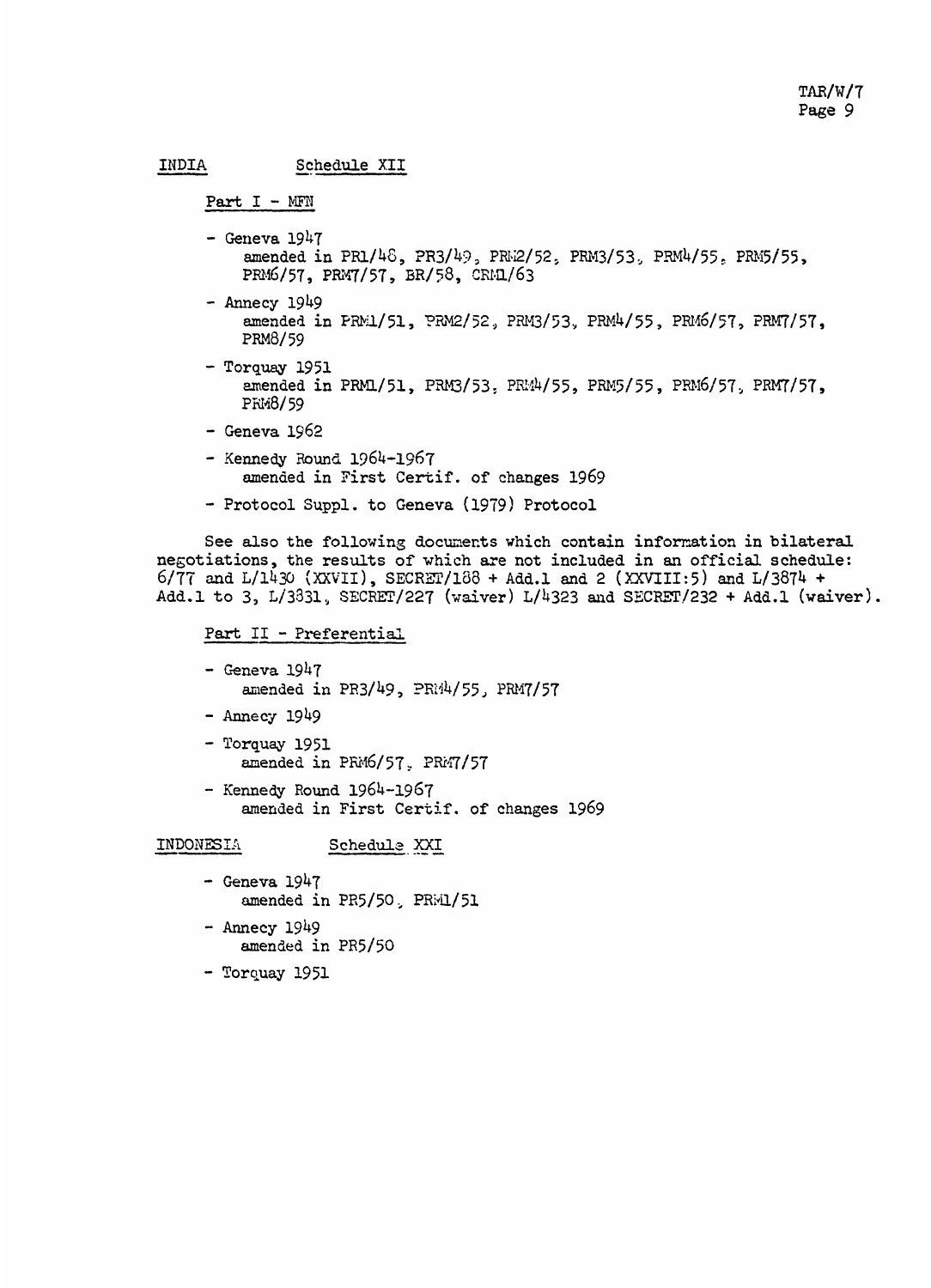- Japanese Prot. 1955
- Protocol Suppl. to Geneva (1979) Protocol

See also documents  $L/1444$ ,  $L/1508$ , SECRET/142 + Add.1 to 14, BISD 20S/28 and document L/4260 concerning renegotiations of the whole schedule under waiver.

#### ISRAEL Schedule XLII

- New consolidated schedule in Second Certif. of Changes 1974
- Protocol Suppl. to Geneva (1979) Protocol

#### IVORY COAST Schedule LII

- Establishment of schedule in Third Certif. of Rects. and Mods. 1967
- Protocol Suppl. to Geneva (1979) Protocol

#### JAMAICA Schedule LXVI

- Kennedy Round 1964-1967 amended in First Certif. of changes 1969
- Geneva (1979) Protocol

## JAPAN Schedule XXXVIII

- New consolidated schedule in Fourth Certif. of changes 1979
- Geneva (1979) Protocol

#### KENYA No schedule

### KOREA (Rep. of) Schedule LX

- Korean Prot. 1967
- $-$  Kennedy Round  $1.1/64-1.967$
- Protocol Suppl. to Geneva (1979) Protocol

## MADAGASCAR Schedule LI

- Schedule established in Second Certif. of Rects. and Mods. 1964

#### MALAWI Schedule LVIII

## - Consolidated schedule in Second Certif. of changes 1974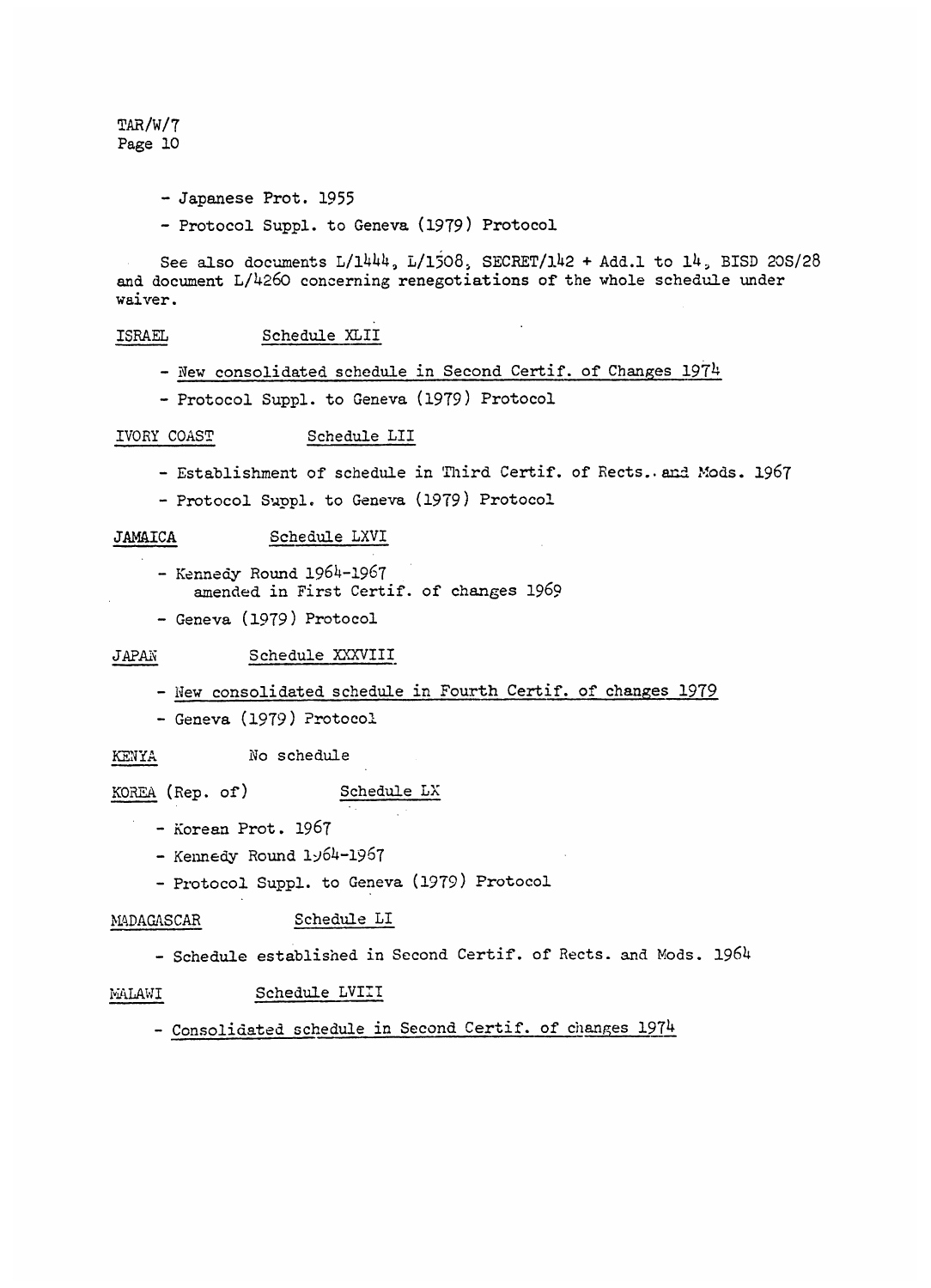#### MALAYSIA Schedule XXXIX

- Geneva 1947

amended in Second Certif. of Rects. and Mods. 1964

- Protocol Suppl. to Geneva (1979) Protocol

#### MAURITANIA Schedule L

- Schedule established in Second Certif. of Rects. and Mods. 1964

MAURITIUS No schedule

NEW ZEALAND Schedule XIII

- New consolidated schedule in Third Certif. of changes 1974

- Geneva (1979) Protocol

See also following documents containing information on bilateral negotiations, the results of which have not yet been incorporated in an official schedule:

SECRET/202, 203, 205, 211, 212, 213, 215, 216 + Add.1, 217, 220, 221, 225, 228, 230 (interim report) (XXVIII:5) and  $SECRET/245 + Add.1 (XXVIII:4)$ 

A new draft consolidated schedule was circulated to contracting parties in June 1978 with document L/4673 + Add.l

### NICARAGUA Schedule XXIX

 $-$  Annecy 1949 amended in PR4, replaced in PRM6

- Japanese Prot. 1955

The applicability of the Schedule is uncertain in view of Nicaragua's participation in the Central American Common Market (cf. waivers of 23 November 1961 and 17 Merch 1965; BISD, 10th Suppl., page 48 and 13th Suppl., page 26; renegotiations not carried out).

#### NIGER Sched'l2e LIII

- Schedule established in Third Certif. of Rects. and Mods. 1967

### NI GERIA Schedule XLIII

- Geneva 1962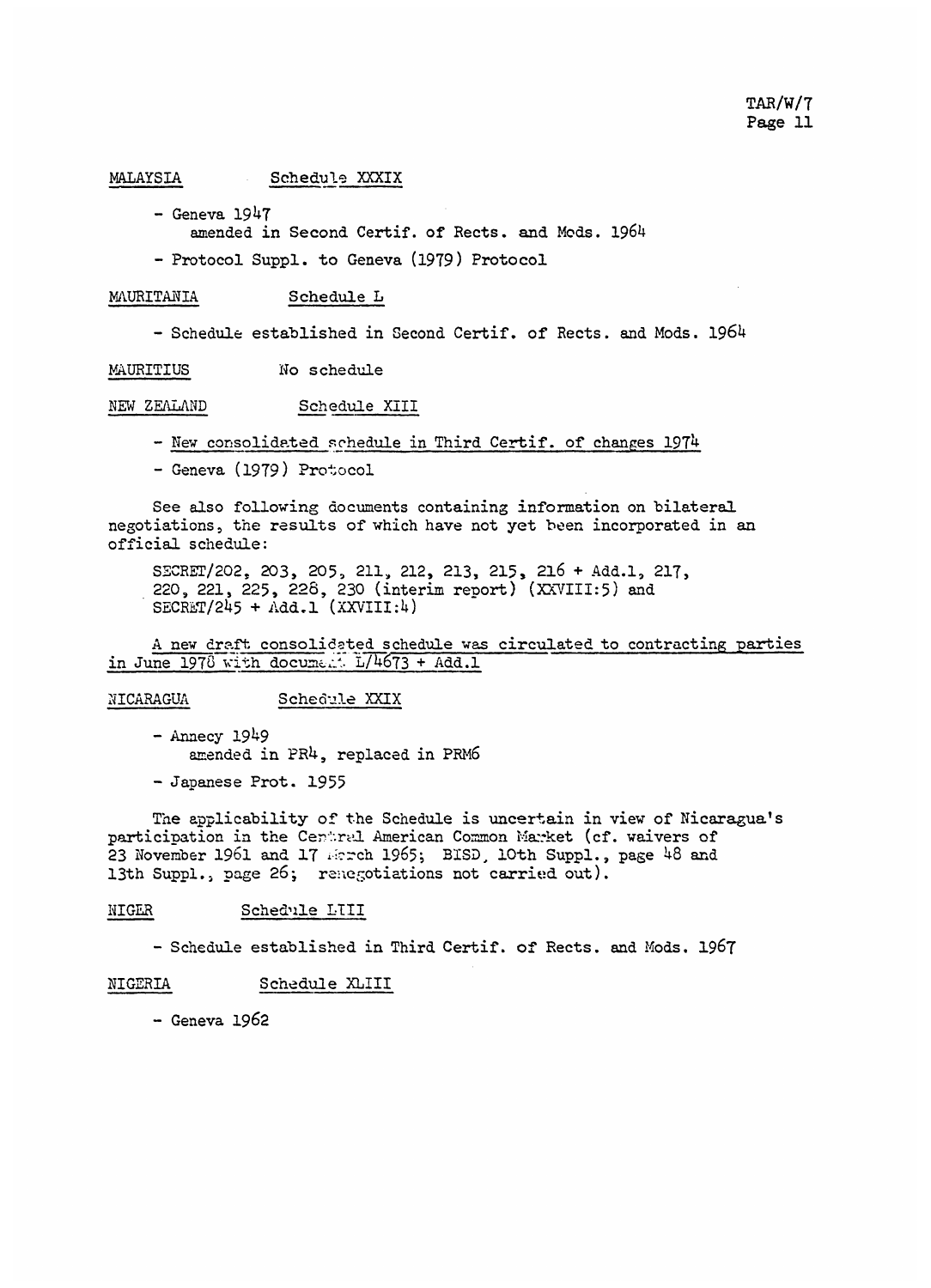!m.,/7 12 12

#### NORWAY Schedule XIV

#### - Consolidated schedule in Geneva (1979) Protocol

PAKISTAN Schedule XV

Part I - MFN

- $-$  Geneva  $1947$ amended in PR1, PR3, PM1, PR4, PRM1, PRM5
- Annecy 1949 amended in PR4, PRM1
- Torquay 1951
- Japanese Prot. 1955
- Geneva 1962

#### Part II - Preferential

- Geneva 1947 amended in PR3

See also the following documents containing information on bilateral negotiations, the results of which have not yet been included in an official schedule:

SECRET/31 + Add.l to 3. (final report), SECRET/127 + Add.1 to 13  $(XXVIII:1)$  and SECRET/139 + Add.1 to  $4$ ,  $L/1474$ , SECRET/127/Add.14  $(XXVIII:4)$ , and  $L/1293$   $(XXVII)$ 

An unofficial consolidated schedule was circulated to contracting parties in September 1978 with document L/4625,'Add.3

#### PERU Schedule XXXV

- Torquay 1951
- Japanese P. ot. 1955
- Geneva 1956
- Geneva 1962
- Kennedy Round 1964-1967 amended in First Certif. of changes 1969
- Protocol Suppl. to Geneva (1979) Protocol

See also document SECRET/171 + Add.1 to 7 (renegotiation of the whole schedule under waiver) which contains information on bilateral negotiations which have not yet been included in an official schedule.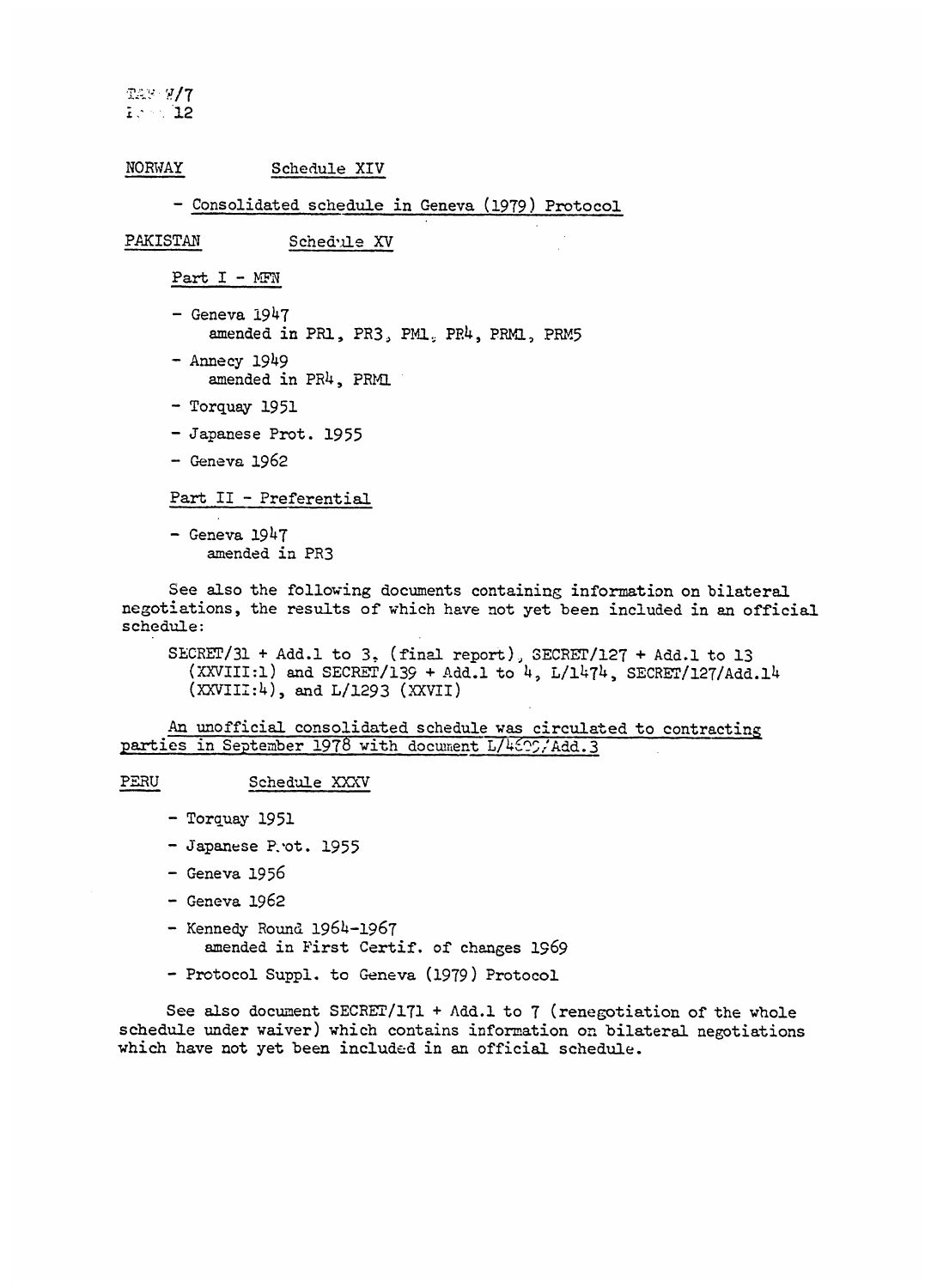PHILIPPINES Schedule LXXV

- Accession Protocol 1979

POLAND Schedule LXV

- Kennedy Round 1964-1967 (ProtocoI of accession) amended in Second Certif. of changes 1974

PORTUGAL Schedule XLIV

- Consolidated schedule in Fourth Certif. of changes 1979

 $RHODESIA - NYASALAND<sup>+</sup>$  Schedule LIV

A consolidated schedule was circulated in document L/1346 of 8 November 1960 but was not incorporated in a Certification because of the dissolution of the Federation.

ROMANIA Schedule LXIX

- Romanian Prot. 1971
- Geneva (19'9) Protocol

RWANDA Schedule LVI

- Schedule established in Third Certif. on Rects. and Mods. 1967

SENEGAL Schedule XLIX

- Schedule established in Second Certif. of Rects. and Mods. 1964

SIERRA LEONE No schedule

SINGAPORE Schedule LXXIII

- Schedule established in Third Certif. of changes 1974

- Protocol Suppl. to Geneva (1979) Protocol

SOUTH AFRICA Schedule XVIII

- Consolidated schedule in Second Certif. of changes '.974

- Geneva (1979) Protocol

Changes to be made to above consolidated schedule consequent to  $re$ negotiations under Article XXVIII were circulated in document L/4592 in November 1977, to be incorporated in the Fifth Certif. of changes to schedules.

 $^1$ See page 18.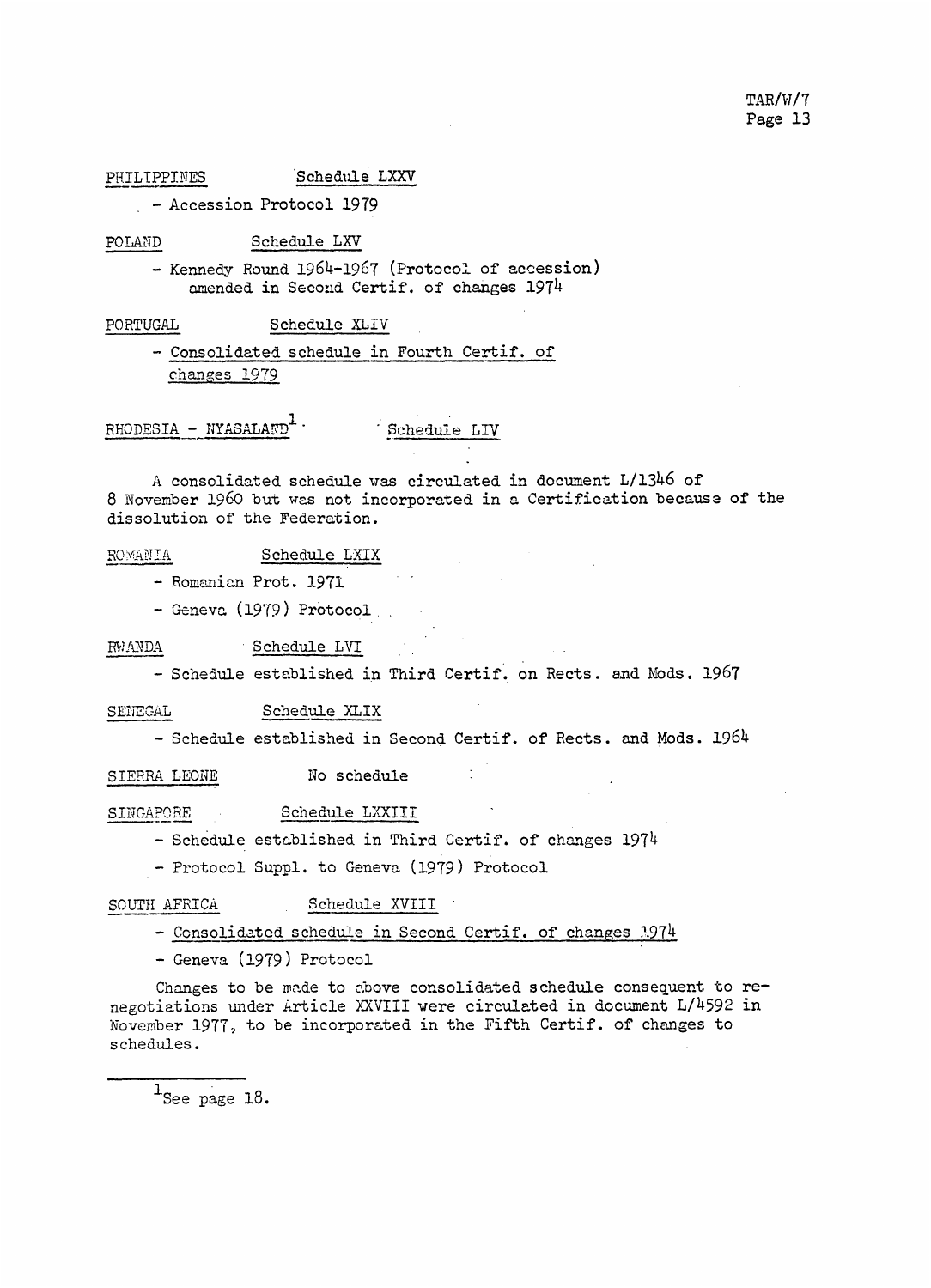See also documents SECRET/200 + Add.1 to 14 (interim report), SECRET/222 + Add.l, SECRET/233 + Add.1, SECRET/253 + Add.l, SECRET/254 + Add.l and SECRET/258 + Add.1 (XXVIII:5) containing information on bilateral negotiations, the results of which have not yet been incorporated in an official schedule.

#### SPAIN Schedule XLV

- Spanish Prot. 1963 amended in Third Certif. of Rects. and. Mods. 1967
- Kennedy Round 1964-1967
- Geneva (1979) Protocol (Spanish version)
- Protocol Suppl. to Geneva (1979) Prot. (French version)

A consolidated schedule was circulated in document L/4697/Add.l and will be incorporated in the Fifth Certification of Changes to Schedules.

#### SRI LANKA Schedule VI

- Consolidated schedule was circulated in document  $L/4688$  and will be incorporated in the Fifth Certification cf Changes to Schedules.

#### SURINAME Schedule LXXIV

- Schedule established in Fourth Certif. of changes 1979

#### SWEDEN Schedule XXX

- Consolidated schedule in Third Certif. of changes 1974
- Geneva (1979) Protocol

See also documents  $L/3825$ ,  $C/M/85$ ,  $C/M/86$  and  $SECRE$   $7/242$  (report) concerning the authorization to renegotiate certain foodstuffs  $(XXVIII:4)$ .

The list of aircraft concessions to be incorporated in the Fifth Certification of Changes to Schedules has been circulated in document  $L/4967$ .

#### SWITZERLAND Schedule LIX

- Swiss Decl. 1958 amended in Second Certif. of changes 1974
- Proces-Verbal containing Schedules to be annexed to the Declaration on the Provisional Accession of the Swiss Confederation, 13 November 1959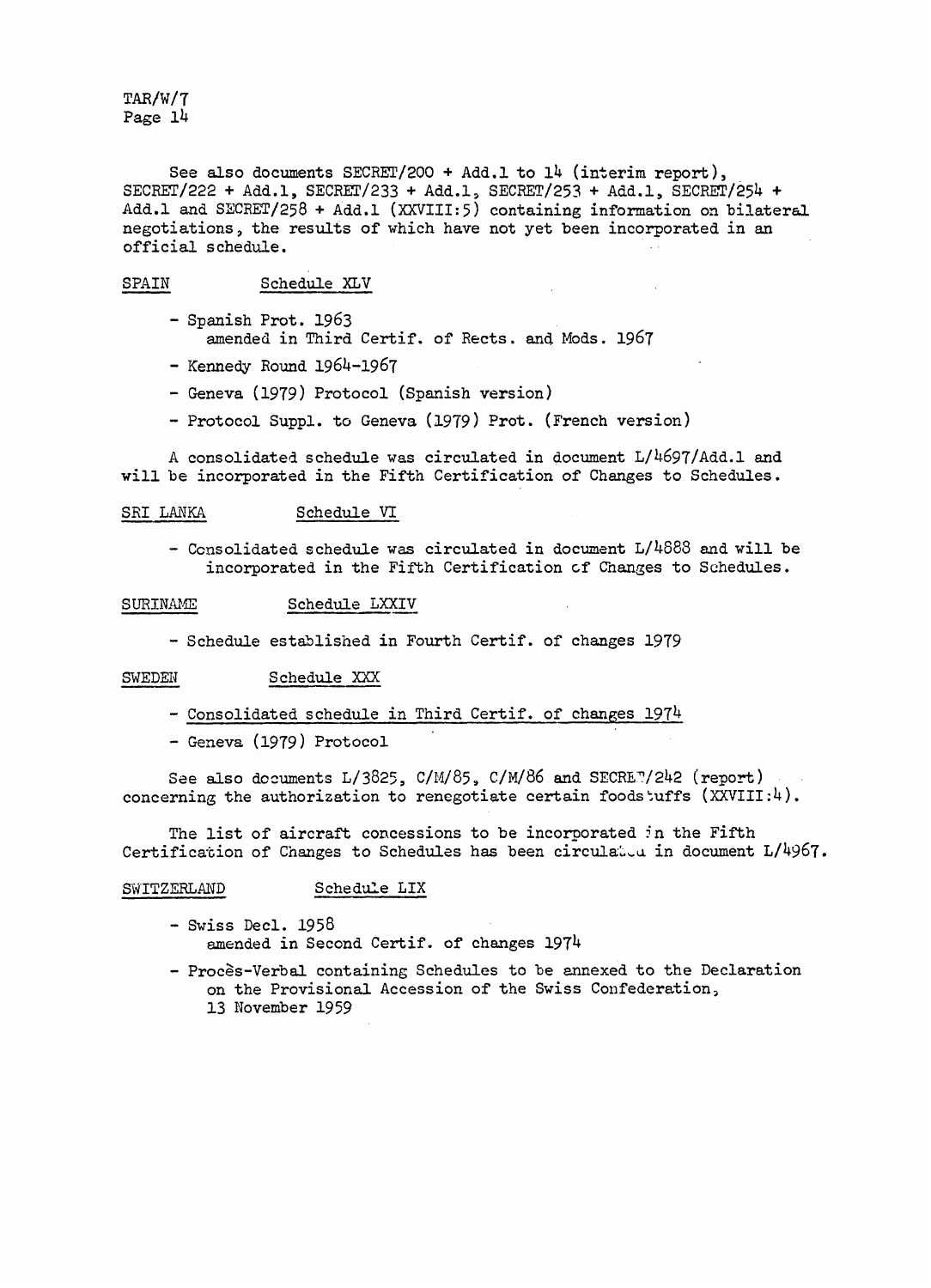- Geneva 1962 amended in Third Certif. of Rects. and Mods. 1967, Second Certif. of changes 1974 - Spanish Prot. 1963 amended in Third Certif. of Rects. and Mo as. 1967

- Swiss Prot. 1966 amended in Third Certif. of Rects. and Mods. 1967, Second Certif. of changes 1974
- Kennedy Round 1964-1967 amended in Second Certif. of changes 1974
- Geneva (1979) Protocol

# TANZANIA No schedule

TOGO No schedule schedule

#### TRINIDAD AND TOBAGO Schedule LXVII

- Kennedy Round 1964-1967 amerded in First Certif. of changes 1969

## TURKEY Schedule XXXVII

- Kennedy Round 1964-1967 amended in Third Certif. of changes 1974
- Consolidated schedule in First Certif. of Rects. and Mods. 1969 (except concessions contained in Kennedy Round 1964-1967)

UGANDA No schedule

## UNITED KINGDOM Schedule XIX

- 3B. Bahamas1
- Geneva 1956
- C. Hong Kong

Part I - MFN

- Geneva 1956
- Kennedy Round 1964-1967

## Part II - Preferential

- Kennedy Round 1964-1967

 $\overline{1}$ See page 18.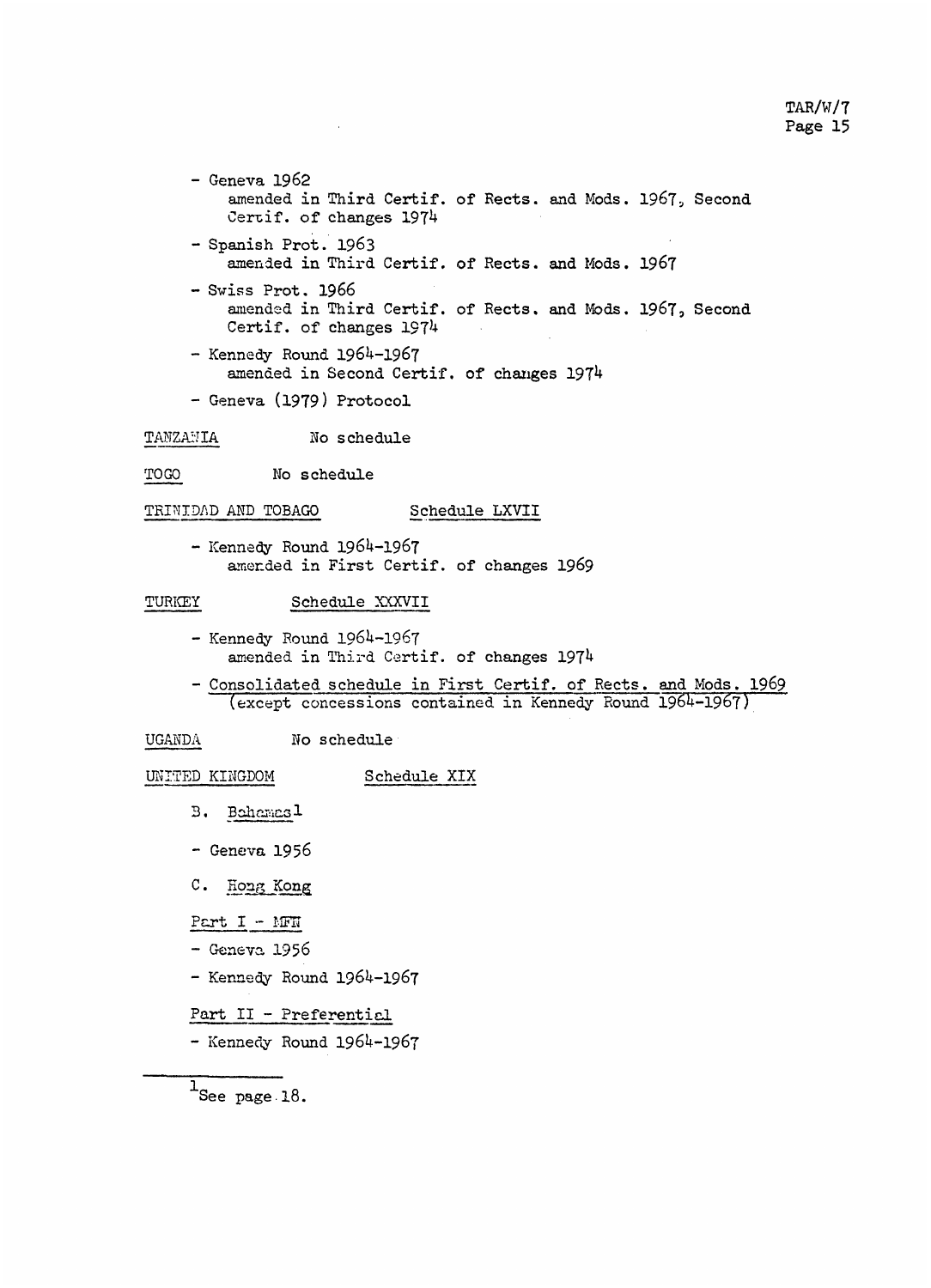## UNITED STATES Schedule XX

Part I - MFN

- $-$  Geneva 1947 amended in PR1/48, PR2/48, PR3/49, PRM4/55, PRM5/55, PRM6/57, PRM7/57, BR/58
- $-$  Annecy 1949 amended in PRM6/57
- Torquay 1951 amended in PRM1/51, PRM6/57, PRM7/57, BR/58
- Japanese Prot. 1955 amended in PRM6/57
- Geneva 1956 amended in PRM6/57
- $-$  PSC8/57
- Israeli Prot. 1962
- Portuguese Prot. 1962
- Geneva 1962 amended in Third Certif. of Rects. and Mods. 1967
- Spanish Prot. 1963
- Kennedy Round 1964-1967
- Geneva (1979) Protocol

Part II - Preferential

- Geneva 1956 amended in PRN6/57

See also documents  $GATT/CP/115 + Add.3 (XXVII)$ ,  $Spec(64)123 + Add.$ Spec(65)1 + Add., L/2042, L/2053, L/2592 (waiver), document SECRFE/195 + Add.l and 2, SECRET/250 + Add.1-3, SECRET/251 + Add.1-6 (XXVIII:l) and SECRET/256 + Add.1-4 (XXVIII:5) containing information on bilateral negotiations, the results of which have not yet been incorporated in an official schedule.

## An unofficial consolidated schedule of 1977 is available in the GATT secretariat

 $1$ The United States delegation points out that (1) the draft schedule is a preliminary draft, (2) it has not been circulated for comment, (3) it has not been kept up to date, and  $(4)$  it has no official status.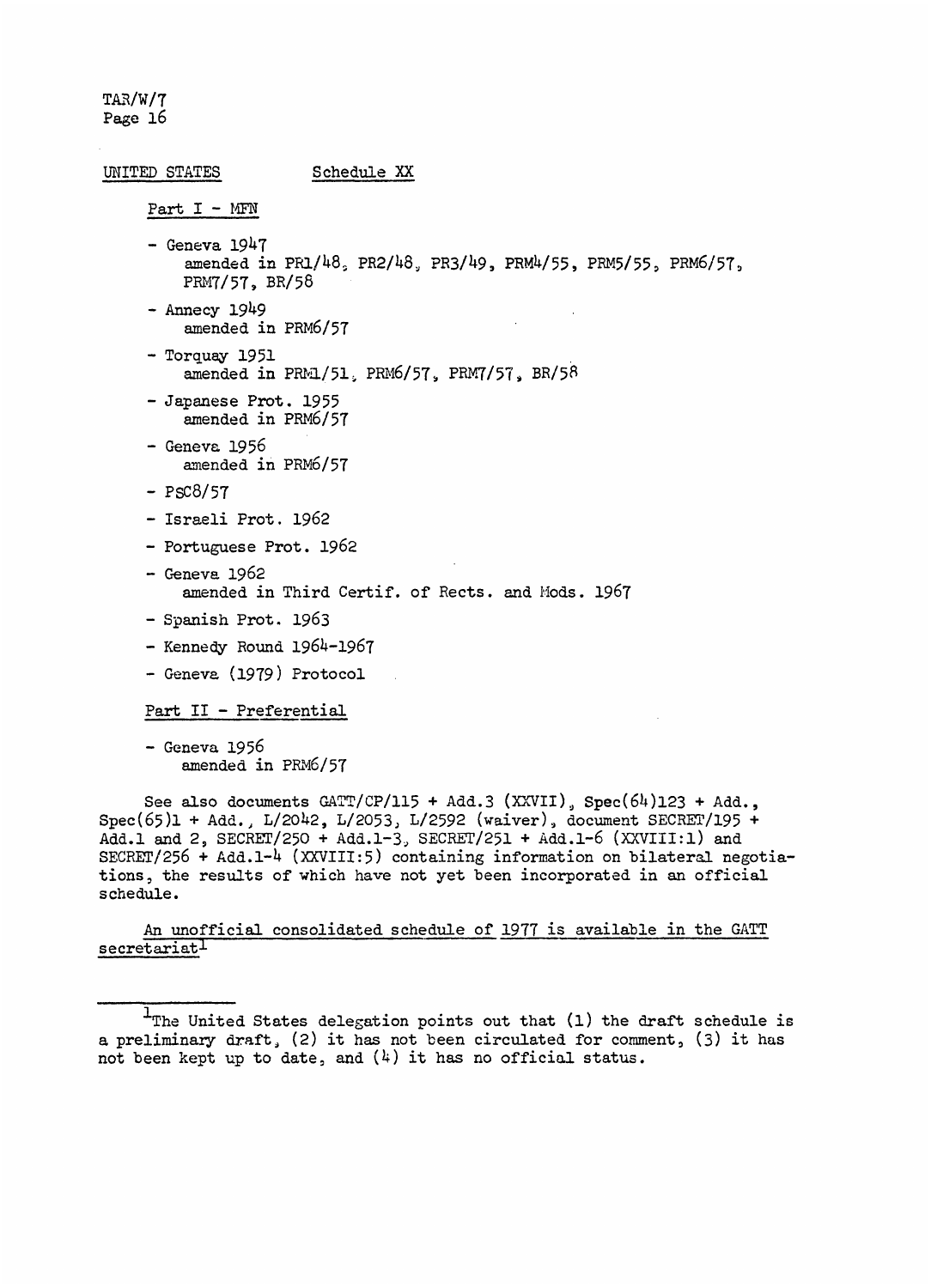## UPPER VOLTA Schedule XLVI

- Schedule established in Second Certif. of Rects. and Mods. 1964

### URUGUAY Schedule XXXI

- Annecy 1949 amended in PR4, PR5
- Torquay 1951
- Japanese Prot. 1955
- Prot. Suppl. to Geneva (1979) Protocol

See also documents L/1613 (XXVII) SECRFT/37 + Add.1 (report) (XXVIII:1) containing information on bilateral negotiations, the results of which have not yet been incorporated in an official schedule.

### YUGOSLAVIA Schedule LVII

- Yugoslav Prot. 1966
- Kennedy Round 1964-1967
- Geneva (1979) Protocol

### ZAIRE Schedule LXVIII

- Zaire Prot. 1971
- Prot. Suppl. to Geneva (1979) Protocol

## ZIMBABWE Schedule LIV

- Consolidated schedule in Third Certif. of Rects. and Mods. 1967

#### BULGARIA

- Schedule of Bulgaria, 1979